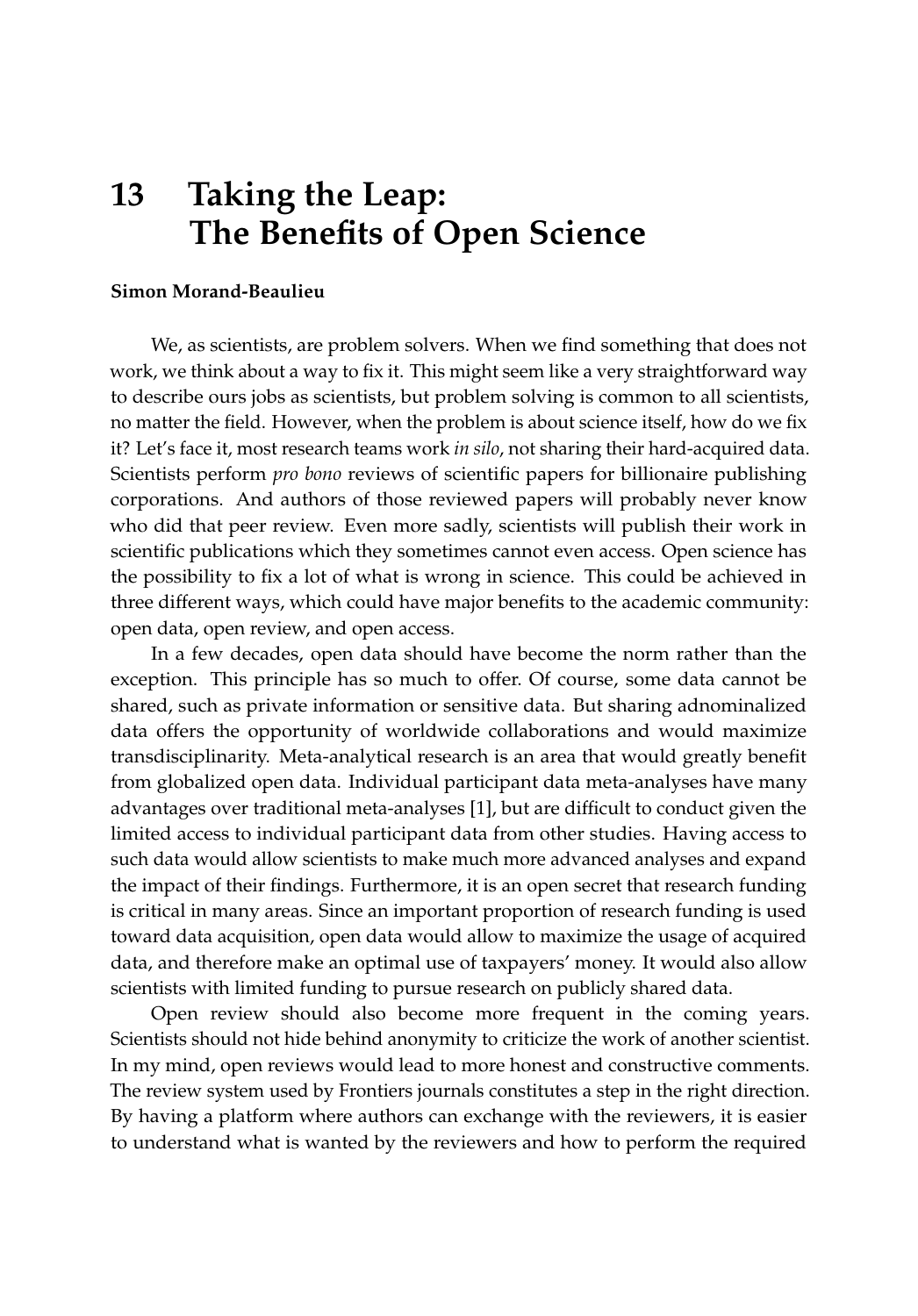changes. Authors can explain why they made a certain choice and could therefore modify a reviewer's recommendation. Such back-and-forth communication between authors and reviewers can lead to a significantly improved paper. Review reports should also be published alongside papers. By knowing that their names and review would be published, reviewers would be highly rigorous during the peer review process. It would also allow the reader to understand the creative process that led to the final version of the article, as they would find useful information in the review report [\[2\]](#page-2-1).

Finally, an important way toward globalized open science is the open access to scientific publication. Open access to science should be mandatory. Most research is financed by taxpayers, through federal funding agencies. It is a nonsense that those who pay for research don't have access to it [\[3\]](#page-2-2). I feel that most scientists agree that the open access system constitute the best avenue for the future of science and should therefore be prioritized. Yet, for various reasons, scientists' old habits are difficult to change. If we could close all existing journals and start on new foundations, I think that scientists would choose the open access system over the traditional publishing system. From my point of view, it appears that two factors may actually limit the willingness of scientists to publish in open access journals: impact factors that can be lower than in other journals and publishing costs. Even though the usefulness of the impact factor is largely debated, it remains used by many scientists to choose the journal where they wish to submit a manuscript. For open access journals to gain ground on traditional journal, much must be done regarding the prestige and impact of publications. This could be performed by using new metrics to measure publications' performance and journal impact, instead of the highly criticized journal impact factor. But this is a whole other debate.

Paying for publication is a mandatory feature of open-access publishing. Scientists understand why they must pay, and they agree with the principle. But in practice, when comes the time to submit a manuscript, saving some money might become tempting, given the precarity that many scientists must deal with. A solution to this problem could be provided by universities. By providing a monetary incentive or a compensation, they would encourage scientists to publish more in open access journals. By progressively cancelling subscriptions to major publishing companies, they could offer such incentives. For example, through a recent agreement between Frontiers, the University of Vienna and the Austrian Science Fund, article processing charges are now covered for Austrian scientists who wish to publish their findings in Frontiers open access journals. This type of policy, which constitutes a major step toward open science, should be emulated by other countries.